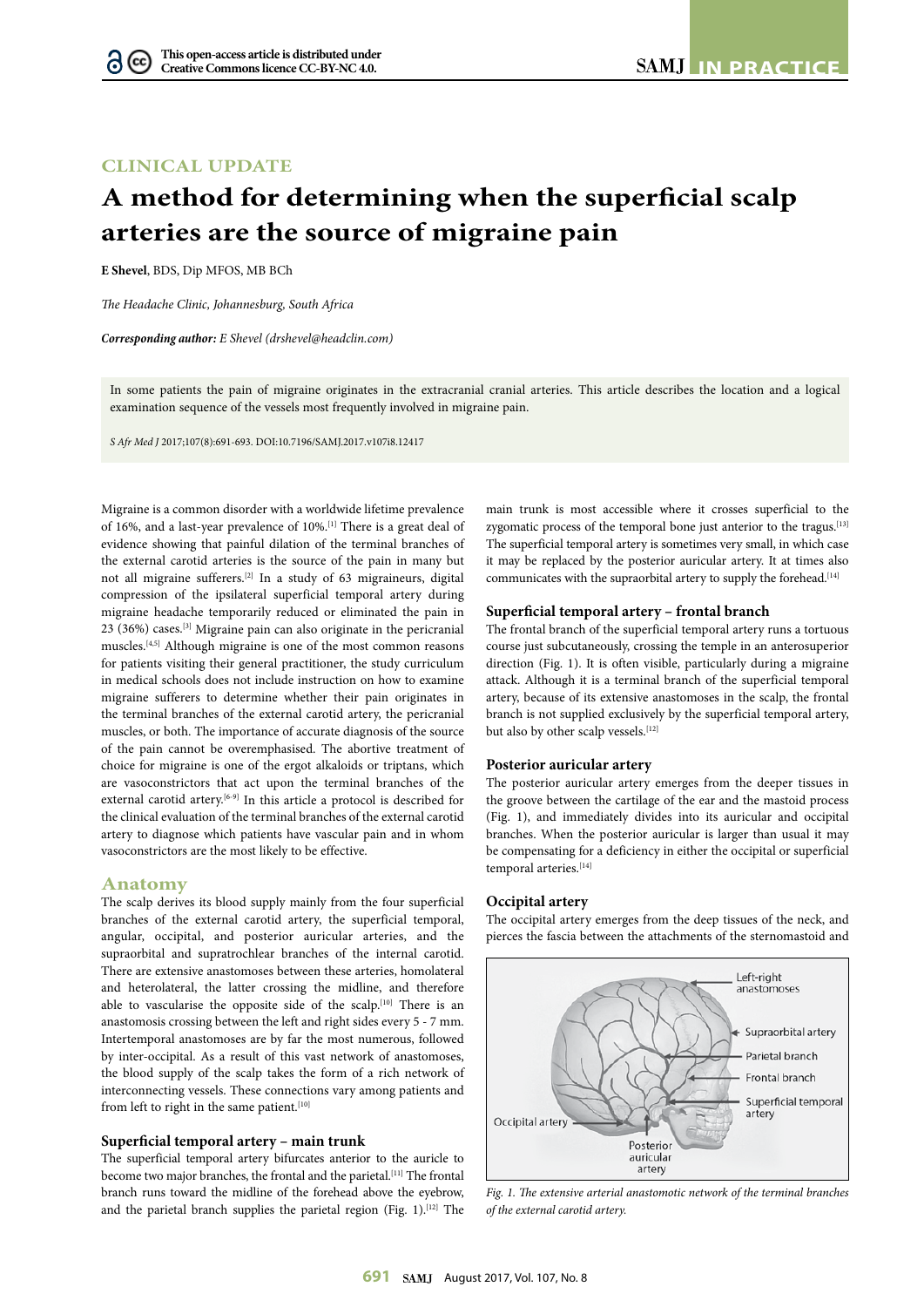trapezius muscles at the level of the superior nuchal line. It then ascends in a tortuous course in the superficial fascia of the scalp, where it divides into numerous branches, which reach as high as the vertex of the skull, and anastomoses with the posterior auricular and superficial temporal arteries.<sup>[15]</sup> It also anastomoses with the contralateral occipital artery.[10]

# **Supraorbital and supratrochlear arteries**

The supraorbital and supratrochlear arteries emerge superficially at or near the supraorbital foramen to supply the forehead, and anastomose with the frontal branch of the superficial temporal and the supraorbital and supratrochlear arteries of the opposite side (Fig. 1).<sup>[15]</sup>

# **Angular artery**

The angular artery is the terminal branch of the facial artery. It runs up the lateral surface of the nose, and terminates in the frontal tissues  $(Fig. 1).^{[15]}$ 

# **Methods**

In some patients with migraine headache, reduction of the blood pressure in the painful area by digital occlusion of one or more of the superficial arteries reduces or eliminates the pain while the pressure is being applied.[3,16-21]

Before the examination commences, the patient is asked to estimate the severity of the headache according to a scale of  $0 = no$ pain to 10 = the worst pain possible, and the severity is recorded.

As each artery is compressed, the patient is asked to estimate the percentage of pain relief, if any, and which is recorded. It is interesting that in patients who report pain relief with digital arterial compression, in some the pain returns the moment the pressure is relieved, and in others the pain takes time to return.

The arteries are examined in the following sequence:

- superficial temporal main trunk
- superficial temporal frontal branch
- occipital
- posterior auricular
- angular
- supraorbital and supratrochlear.

One or more of the abovementioned arteries may be involved in the pain process.

It is necessary to bear in mind that because of the variability of the anastomoses between these vessels, it may be difficult to diagnose accurately which arteries are contributing blood flow to the painful area. Arteries distant from the painful area may also be involved in the pain mechanism. A common finding, for example, is that compression of the occipital artery may alleviate ipsilateral periorbital pain.

When the pain is unilateral, the ipsilateral artery is compressed first, then the contralateral artery, then both left and right simultaneously. If the pain is bilateral, the left and right sides are compressed simultaneously.

### **Superficial temporal artery – main trunk**

The superficial temporal artery passes superficial to the posterior root of the zygomatic arch just anterior to the tragus. Gentle palpation of this area often reveals the presence of a pulse, which is frequently more prominent during a migraine attack. Applying digital pressure over the zygomatic arch, thereby compressing the artery against the arch, temporarily occludes the artery. As the anteroposterior distance of the artery from the tragus is variable, the following method is used to ensure its compression: The

examiner stands in front of the patient and compresses the tissues anterior to the tragus against the zygomatic arch with the fingertip touching the tragus and the finger parallel to the arch. This ensures that all the tissues up to at least 2.5 cm anterior to the tragus are compressed (Fig. 2).

If the pain improves or disappears when the contralateral artery is compressed, it indicates a substantial anastomotic connection between left and right.

#### **Superficial temporal artery – frontal branch**

The examiner stands in front of the patient, with the patient's head inclined backwards at ~45° to the horizontal. The flat part of the finger is applied to the temple to compress the tissues along a line extending from the outer canthus of the eye for 4 - 5 cm in a posterosuperior direction. The artery is often located near the hairline, and may be visible, particularly in thinner individuals (Fig. 3).

#### **Occipital artery**

The examiner stands in front of the patient and places the forefinger over the occipital tissues horizontally between the ear and the midline, just above the level of the superior nuchal line, exerting forward pressure and compressing 3 - 4 cm of tissue against the skull (Fig. 4).

### **Posterior auricular artery**

The examiner stands behind the patient and exerts upward pressure with the fingertip into the depression between the cartilage of the pinna and the mastoid process (Fig. 5).

# **Supraorbital, supratrochlear, and angular arteries**

The examiner stands behind the patient, and with the fingertip against the root of the nose compresses the supraorbital soft tissues against the supraorbital rim (Fig. 6).



*Fig. 2. Compression of the main trunk of the superficial temporal artery.*



*Fig. 3. Compression of the frontal branch of the superficial temporal artery.*